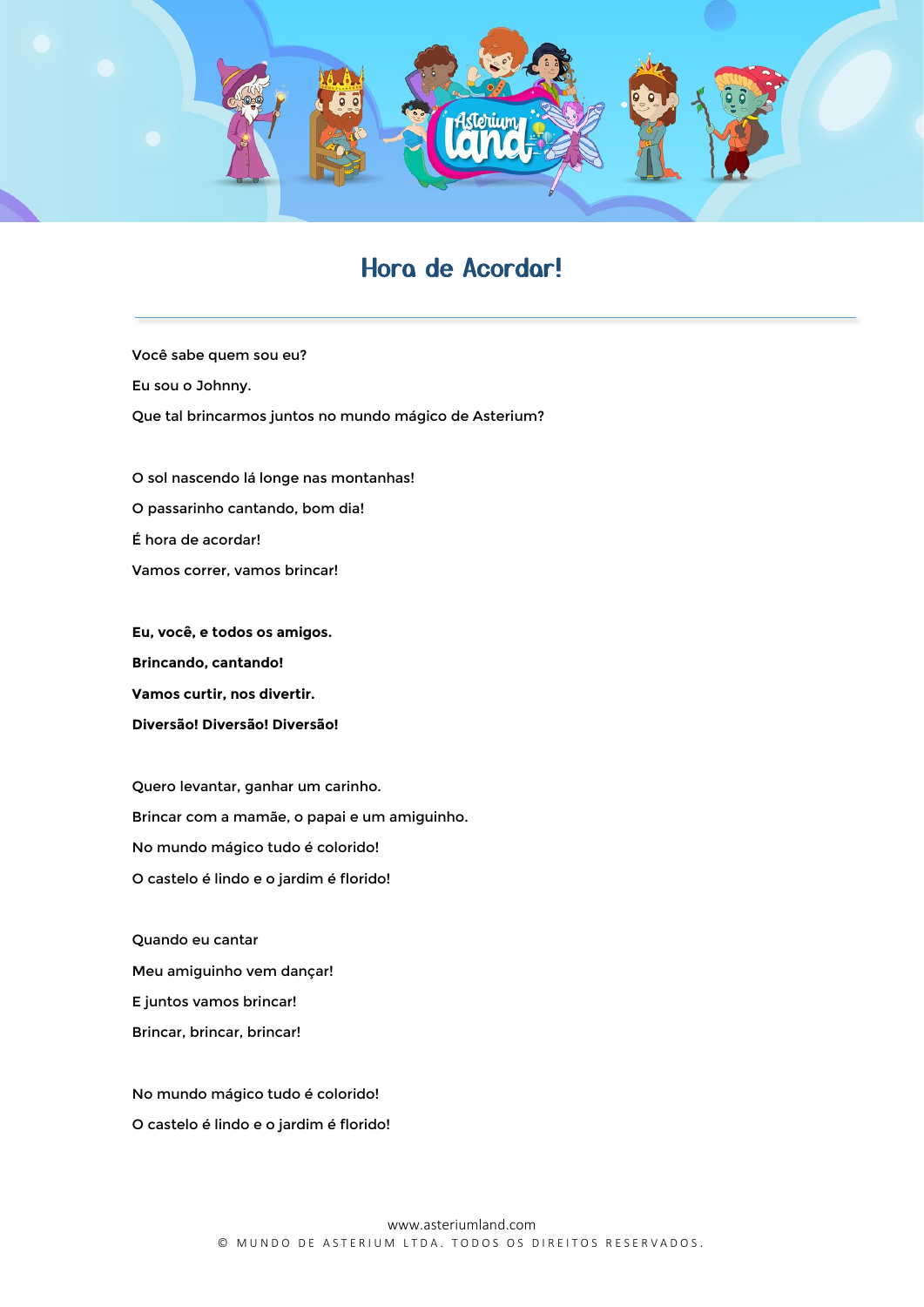

**Eu, você, e todos os amigos. Brincando, cantando! Vamos curtir, nos divertir. Diversão! Diversão! Diversão!**

Você sabe quem sou eu? Eu sou o Johnny. Quem é você?

O sol nascendo lá longe nas montanhas! O passarinho cantando, bom dia! É hora de acordar! Vamos correr, brincar!

Quero levantar, ganhar um carinho. Brincar com a mamãe, o papai e um amiguinho. No mundo mágico tudo é colorido! O castelo é lindo e o jardim é florido!

**Eu, você, e todos os amigos. Brincando, cantando! Vamos curtir, nos divertir. Diversão! Diversão! Diversão!**

Que dia lindo, cheio de sol e alegria! No mundo mágico, vamos nos divertir! No mundo mágico, vamos nos divertir!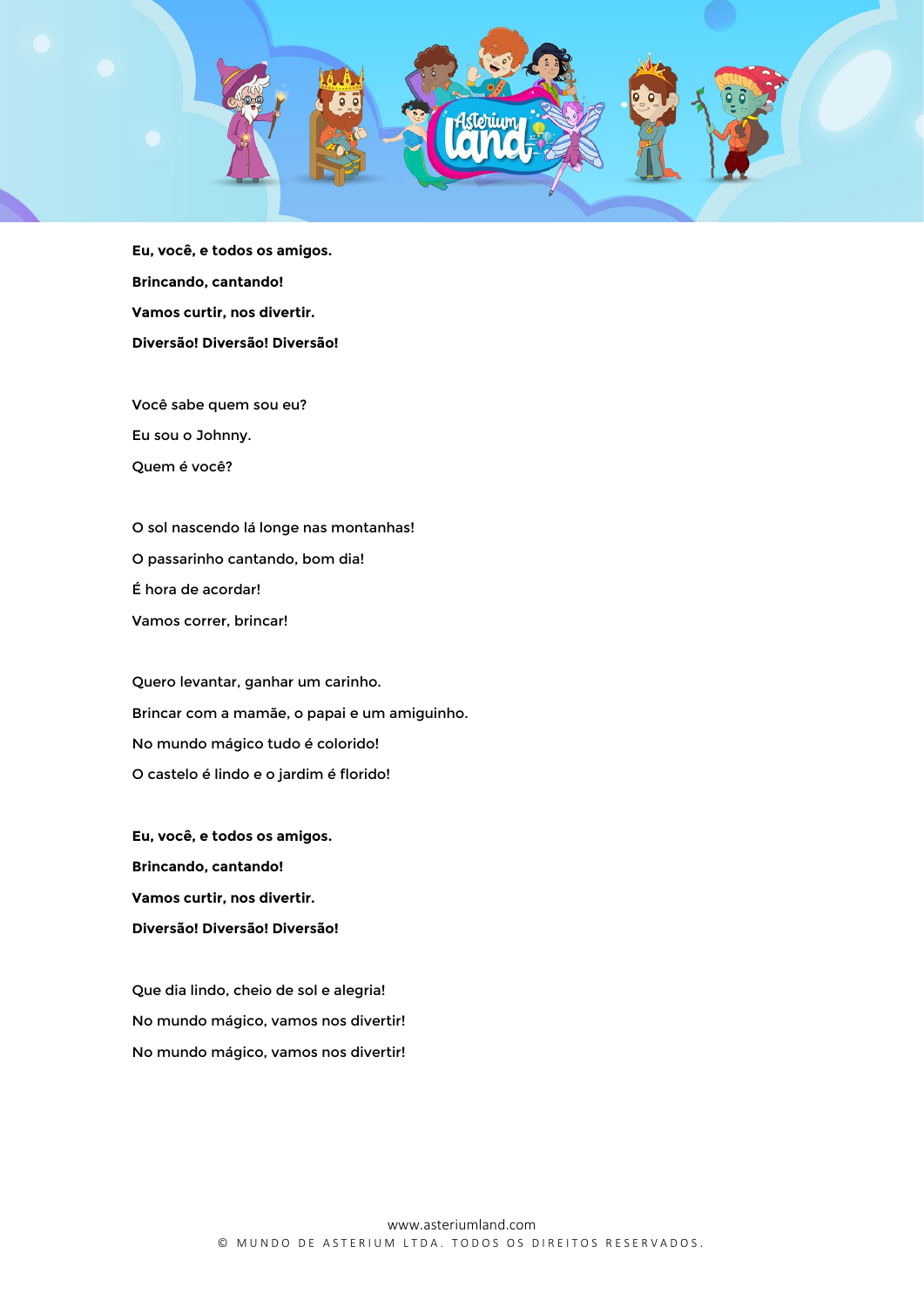

## Good Morning Song

Do you know who I am? I'm Johnny. How about we play together in **AsteriumLand**?

The sun rising over the **mountains**! The birds together singing, good morning! It's time we say as one: "Let's run, let's have **SOME** fun!"

You and I and all **of** our friends! Playing, singing – it never ends! The day's begun, so **lets** Have some fun! Have **some** fun! Have **some** fun!

I want to get up, get some affection. Play with mommy, daddy, and get satisfaction. In this wonderland, everything is colorful! The garden is great and the castle is so wonderful.

When I sing loud, everyone can hear me! My friends start to dance, we all play together!

In this wonderland, everything is colorful! The garden is great and the castle is so wonderful.

You and I and all of our friends!